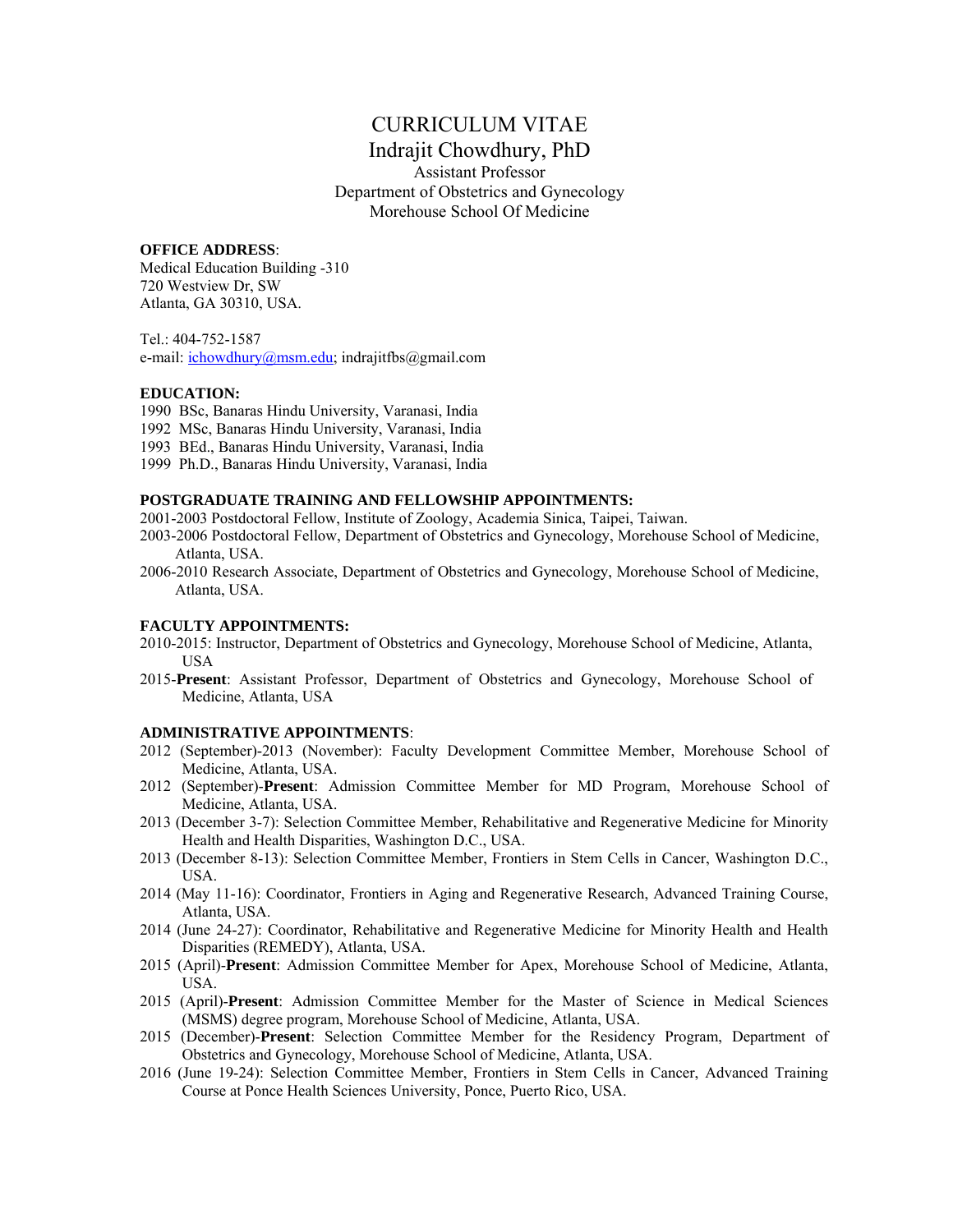- 2016 (July)-**Present**: Graduate Committee Member for the Philosophy of Doctorate, Morehouse School of Medicine, Atlanta, USA.
- 2017 (February 5-11): Coordinator, Frontiers in Stem Cells in Cancer, Advanced Training Course, Atlanta, USA.
- 2017 (May 14-19): Coordinator, Frontiers in Aging and Regenerative Research, Advanced Training Course, Atlanta, USA.
- 2017 (December 1)-**Present**: Elected member to the Committee on Nominations, representing the Membership-at-Large Constituency, Sigma Xi, The Scientific Research Honor Society, Research Triangle Park, NC, USA.

# **AWARDS AND HONORS:**

#### Fellowships

- 1993-1995: Junior Research Fellow, University Grants Commission, Ministry of Education, Government of India.
- 1995-1998: Senior Research Fellow, University Grants Commission, Ministry of Education, Government of India.
- 2002-2003: Sinica Post-doctoral Fellow, Institute of Zoology, Academia Sinica, Taipei, Taiwan.
- 2012: National Cancer Institute (NCI) Fellowship for Frontiers in Stem Cells in Cancer, Washington, DC, USA.

#### Travel Awards

- 1997: Travel scholarship, Department of Science and Technology, India to attend XIIIth International Congress of Comparative Endocrinology, Yokohama, Japan.
- 1997: Travel scholarship, International Congress of Comparative Endocrinology to attend XIIIth International Congress of Comparative Endocrinology, Yokohama, Japan.
- 2008: Judge travel Award, Annual Biomedical Research Conference for Minority Students (ABRCMS), Orlando, Florida, USA.
- 2012: National Cancer Institute Fellowship for Frontiers in Stem Cells in Cancer, Washington, DC, USA.
- 2013: National Cancer Institute Fellowship for Frontiers in Stem Cells in Cancer, Washington, DC, USA.

# **APPRECIATIONS:**

- 2010 (July): Certificate of Appreciation, Vivien Thomas Research Program, Morehouse School of Medicine, Atlanta, GA, USA.
- 2010 (October): Caspases an update: By I. Chowdhury, B. Tharakan and GK Bhat. Awarded Top cited article in Comparative Biochemistry and Physiology- Part B, Biochemistry and molecular biology for the year 2008-2010.
- 2011 (June): Certificate of Appreciation, Department of Physiology, Morehouse School of Medicine, Atlanta, GA, USA.
- 2011 (July): Certificate of Appreciation, Vivien Thomas Research Program, Morehouse School of Medicine, Atlanta, GA, USA.
- 2011 (July): "What's new", Editor's highlights on Trichomoniasis: evaluation to execution. Harp D and Chowdhury I. European Journal of Obstetrics and Gynecology 157: 1-2.
- 2011: Recognition, Repropedia, a reproductive dictionary created by scientists and clinicians at Center for Reproductive Research, Northwestern University, Chicago, Illinois.
- 2011 (November): Trichomoniasis: evaluation to execution. Harp D and Chowdhury I. Top 25 hottest article in Medicine and Dentistry, European Journal of Obstetrics & Gynecology and Reproductive Biology.
- 2011 (August)–2012 (December): Recognition, Planning Forum Team for Women's Health Symposium, the Research Centers in Minority Institutions (RCMI), USA.
- 2012 (July): Certificate of Appreciation, Vivien Thomas Research Program, Morehouse School of Medicine, Atlanta, GA, USA.
- 2012 (December): Certificate of appreciation for outstanding service, The Research Centers in Minority Institutions (RCMI) International Symposium- RTRN Cafe (Women's Health), San Juan, Puerto Rico, USA.
- 2013 (July): Certificate of Appreciation, Vivien Thomas Research Program, Morehouse School of Medicine, Atlanta, GA, USA.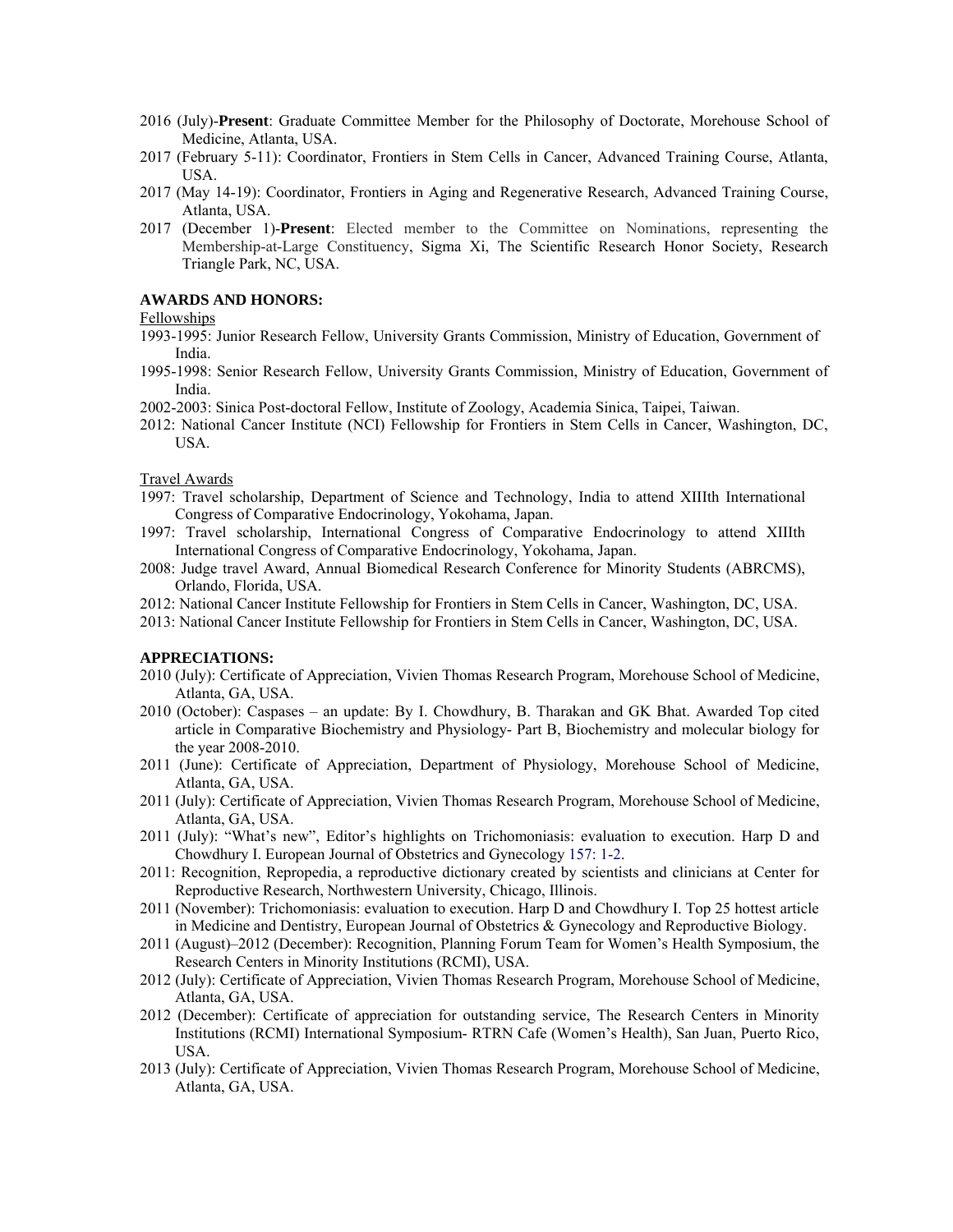- 2013 (August)–2014 (December): Planning Forum Team for Women's Health Symposium, 2014 Minority Health and Health Disparities Grantees' Conference, Transdisciplinary Collaborations: Evolving Dimension of US and Global Health Equity, USA.
- 2013 (December 8-13): Certificate of appreciation for Exceptional Teaching Excellence, the Frontiers in Stem Cell in Cancer-Advanced Training Course at Howard University, Washington, D.C, USA.
- 2014 (July): Certificate of Appreciation, Vivien Thomas Research Program, Morehouse School of Medicine, Atlanta, GA, USA.
- 2014 (May 11-16) Certificate of appreciation for Exceptional Teaching Excellence, the Mouse model in reproduction, Frontiers in Aging and Regenerative Research, Advanced Training Course, Morehouse School of Medicine, Atlanta, USA
- 2014 (December): Certificate of appreciation for outstanding service, Minority Health and Health Disparities Grantees' Conference, Transdisciplinary Collaborations: Evolving Dimension of US and Global Health Equity, Washington DC, USA.
- 2015 (July 23): Second prize for poster presentation, Indrajit Chowdhury, Roland Matthews and Winston E. Thompson (July 22-23, 2015). Prohibitin (PHB) roles in granulosa cell physiology. MSM/TU/UAB at Birmingham Comprehensive Cancer Center Partnership, Tuskeegee University, Alabama, USA.
- 2016 (July 27): First prize for poster presentation, Indrajit Chowdhury, Roland Matthews and Winston E. Thompson (July 26-27, 2016). Gonadotropin dependent expression of Neuregulin-1β regulates granulosa cell survival. MSM/TU/UAB CCC Partnership 2016, Atlanta, GA, USA.
- 2016 (August) Cover page image from published article [Indrajit Chowdhury, Kelwyn Thomas, Anthony Zeleznik and Winston E. Thompson (2016). Prohibitin regulates the FSH signaling pathway in rat granulosa cell differentiation. J. Molecular Endocrinol. 56(4):325-36)] in J Molecular Endocrinol. August 2016, Volume 57, Number 2.
- 2016 (November 11-13): Delegate, the Sigma Xi Student Research Conference, Sigma Xi, Atlanta, GA, USA.
- 2017 (October 29): Moderated Poster-"Curcumin potential endometriosis therapy", Indrajit Chowdhury, Saswati Banerjee, Sherifeh Mehrabi, Adel Driss, Wei Xu, Neil Sidell, Robert N. Taylor and Winston E. Thompson. Research Centers in Minority Institutions (RCMI) Translational Science 2017, Washington DC, USA.

#### **MEMBERSHIPS IN HONORARY AND PROFESSIONAL SOCIETIES:**

- 1994-**Present**: Society for Reproductive Biology and Comparative Endocrinology (SRBCE), India (**Life member**).
- 1997-2003: International Congress of Comparative Endocrinology.
- 2001-2003: Chinese Society of Laboratory Animal Sciences, Taiwan
- 2001-2002: Asian Fisheries Forum, Asia.
- 2002-2003: Asia-Oceania Society for Comparative Endocrinology
- 2008-2009: Annual Biomedical Research Conference for Minority Students (ABRCMS), USA.
- 2009-2012: Center of Disease Control and Prevention, CDC Foundation Collaboration Roundtable, Atlanta, USA.
- 2004-2006: Research Centers in Minority Institutions (RCMI), USA.
- 2010-2015: Research Centers in Minority Institutions (RCMI), USA.
- 2004-**Present**: Society for the Study of Reproduction (SSR), USA.
- 2008-**Present**: Sigma Xi, USA (**Elected member**)
- 2013-**Present**: Sigma Xi, USA (**Delegate**)
- 2009-**Present**: Frontiers in Bioscience, New York, USA **(Elected member)**
- 2012-**Present**: Frontiers in Stem Cells in Cancer, Washington, DC, USA.
- 2015**-Present**: MHRC Health Disparities Research Training Program (HDRTP), at Birmingham Comprehensive Cancer Center Partnership, University of Birmingham, Birmingham, AL, USA.
- 2015-2017: American Society for Microbiology, Washington, DC, USA.
- 2017-**Present**: Endocrine Society, Washington DC, USA**.**

## **EDITORSHIPS/EDITORIAL BOARDS/JOURNAL REVIEWS:**

#### Managing Editor

2009 (April)-2015 (June): Recent Progress in Reproductive Biology, Frontiers in Bioscience, New York, USA.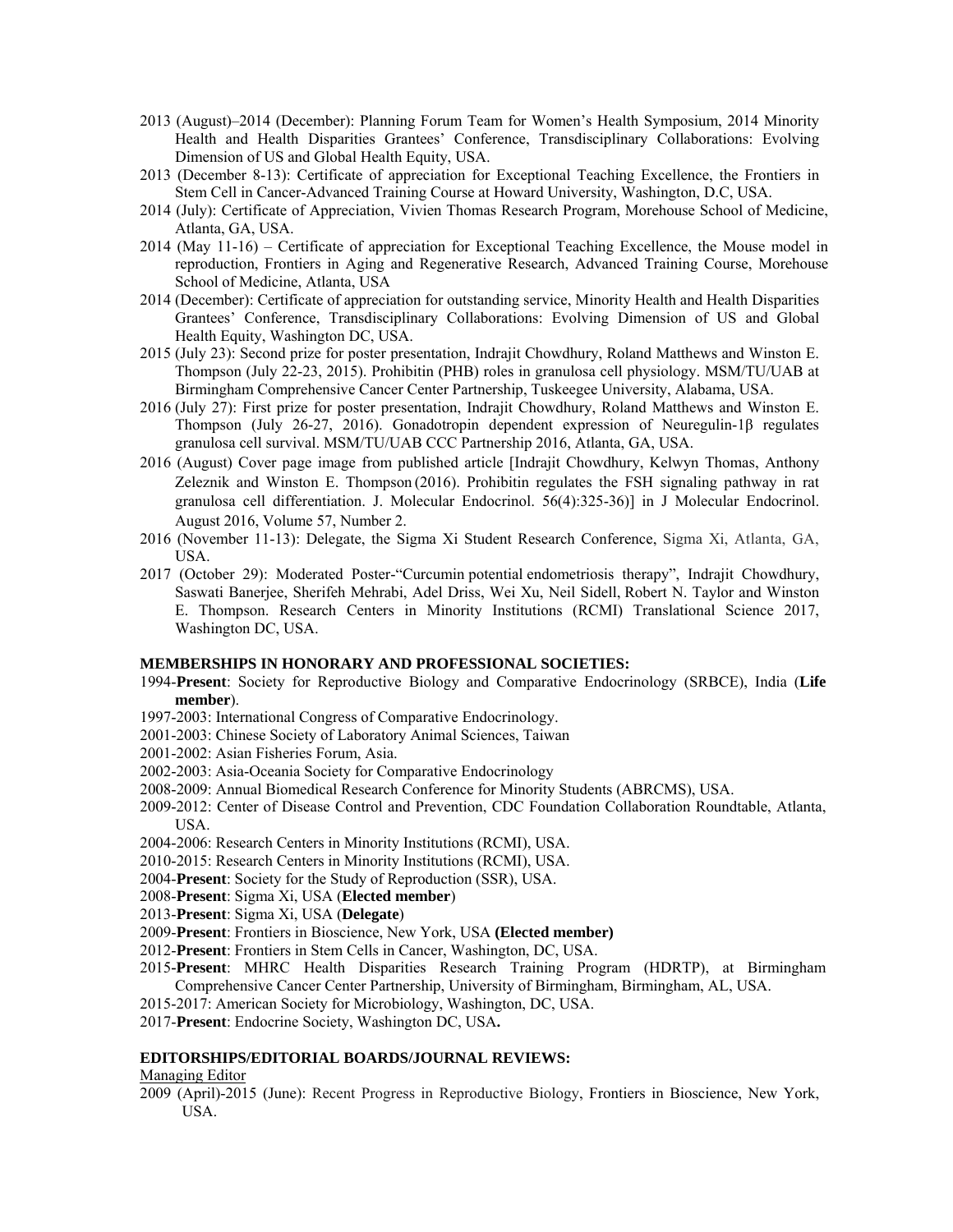2015 (July)-**present**: Recent Progress in Reproductive Medicine, Frontiers in Bioscience, New York, USA.

2014 (May)-2017 (July): D. Majumdar, B. Ghosh and I. Chowdhury**.** Recent Advances in Carbohydrates and Glycoconjugates, In Frontiers in Chemistry, section Medicinal and Pharmaceutical Chemistry, Lausanne, Switzerland.

Editorial Board

- 2009 (April)-2015 (June): Frontiers in Bioscience, Special volume on "Recent progress in reproductive biology", New York, USA.
- 2015 (July)-**present**: Frontiers in Bioscience, Special volume on "Recent progress in reproductive Medicine", New York, USA.
- 2011 (April)-**present**: Repropedia**,** Center for Reproductive Research, Northwestern University, Chicago, Illinois.
- 2014 (August)-**present**: Austin Journal of Reproductive Medicine and Infertility, New Jersey, USA.
- 2016 (March)-**present**: BAOJ Allergy & Immunology, BIO ACCENT GROUP LLC, Wilmington, DE, USA.
- 2016 (June)-**present**: BAOJ Obesity & Weight Loss Management, BIO ACCENT GROUP LLC, Wilmington, DE, USA.
- 2016 (September)-**present**: Advantages of Global Women's Health (GWH) Journal, Applis Publishers LLC, Scottsdale, Arizona, USA. (http://applispublishers.com/global-womens-health-gwh/).
- 2017 (November) **present**: Journal of Zoological Research (JZR), Open Access Pub, Valley Cottage, NY, USA. (http://openaccesspub.org/journal/jzr/editorial-board).

# **Reviewer**

- 2009 (April) **present**: Frontiers in Bioscience, New York, USA.
- 2011 (April): Grant Reviewer, The Austrian Academy of Sciences, Austria.
- 2011 (October) **present**: Journal of Assisted Reproduction and Genetics, Springer Science and Business Media, LLC, NY, USA.
- 2011 (October): FEBS Journal, Wiley-Blackwell, USA.
- 2012 (April) **present**: Cell and Tissue Research, Springer Science and Business Media, LLC, NY, USA.
- 2012 (August) **present**: Reproduction, Society for Reproduction and fertility, Bristol, UK.
- 2013 (January) **present**: J. Molecular Endocrinology, Society for Endocrinology, USA
- 2013 (July) **present**: British Journal of Cancer, Nature Publishing Group, UK.
- 2014 (March) **present**: Tumor Biology, Springer Science and Business Media, LLC, NY, USA.
- 2014 (September)-**present**: J. Cellular Physiology, Wiley Inc., MA, USA.
- 2015 (January) **present**: Austin Journal of Reproductive Medicine and Infertility, New Jersey, USA.
- 2015 (January) **present**: The Reproductive Sciences, SAGE publishers, UK.
- 2015 (April) **present**: Current Cancer Drug Targets, Bentham Science Publishers, USA.
- 2015 (October) **present**: Biomolecules, MDPI AG, Basel, Switzerland.
- 2015 (October) **present**: Journal of Molecular Cell Biology, Oxford Journals, Shanghai, China.
- 2015 (October) **present**: The Journal of Steroid Biochemistry and Molecular Biology, Elsevier Publishers, Oberschleissheim, Germany.
- 2015 (October) **present**: The Protein Journal, Springer Publishers, USA.
- 2016 (January) **present**: DNA and Cell Biology, Mary Ann Liebert, Inc. Publishers, New York, USA.
- 2016 (March) **present**: Cellular Oncology, International Society for Cellular Oncology, Springer Science and Business Media, LLC, UK.
- 2016 (April) **present**: J. Ovarian Research, BioMed Central, London, UK.
- 2016 (April) **present**: Journal of Biotechnology, Elsevier Publishers, Oberschleissheim, Germany.
- 2016 (August) **present**: General and Comparative Endocrinology, Elsevier Publishers, USA.
- 2016 (August) **present**: Oncotarget, NewYork, USA.
- 2016 (November) **present**: Phytomedicine, Elsevier Publishers, USA.
- 2017 (October) **present**: Journal of Experimental & Clinical Cancer Research, BioMed Central, Italy.
- 2017 (December) **present**: Scientific Reports, Nature, London, UK.

# **TEACHING AND MENTORSHIP ACTIVITIES:**

1993-2000: Supervisor for under-graduate (MS) students, Department of Zoology, Banaras Hindu University, Varanasi, India.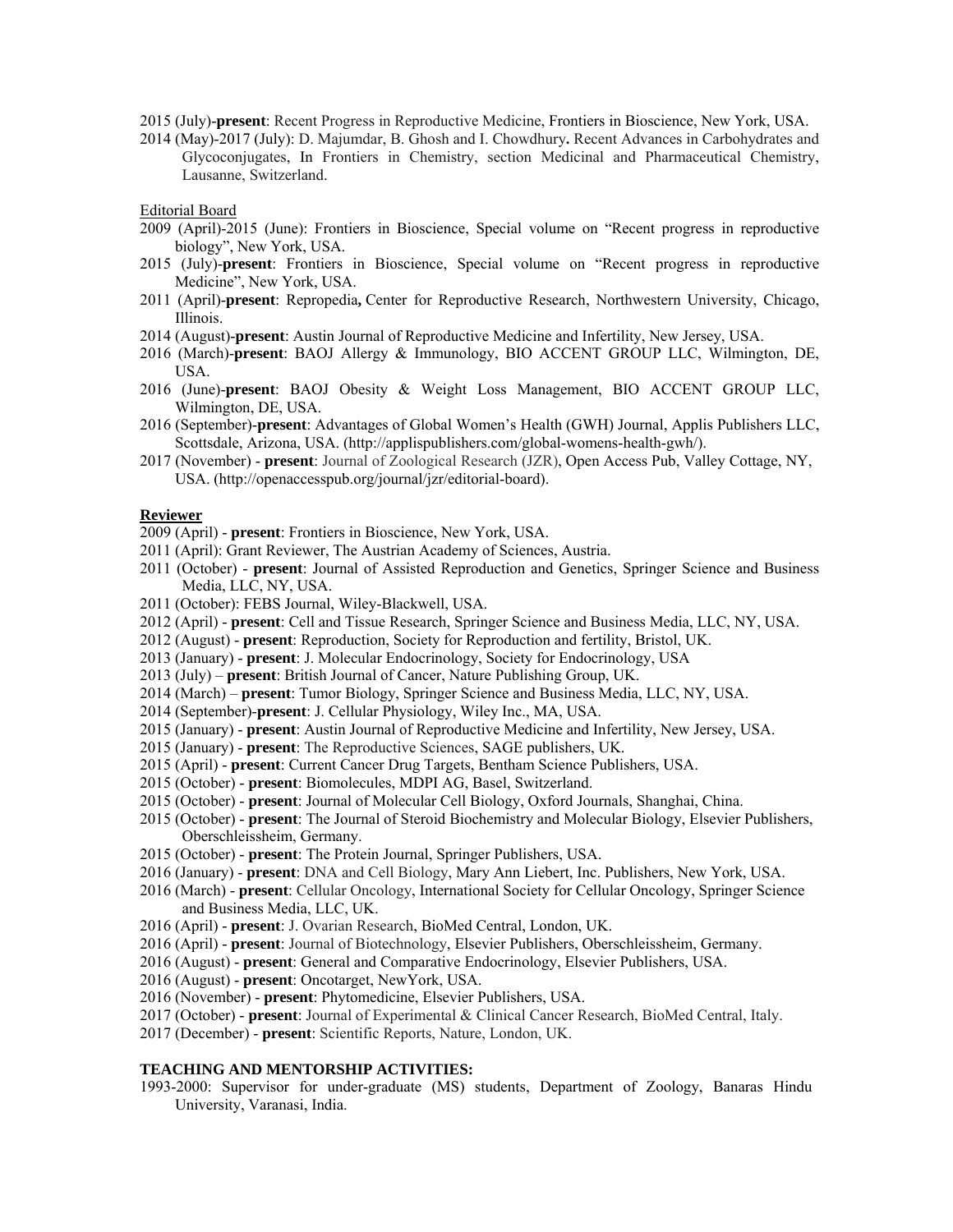- 1998-2000: Mentor for under-graduate (MS) student seminars, Department of Zoology, Banaras Hindu University, Varanasi, India.
- 2001-2003: Mentor for under-graduate and graduate students, Institute of Zoology, Academia Sinica, Taipei, Taiwan.
- 2005: Teaching Assistant for graduate (PhD) students, Morehouse School of Medicine, Atlanta, USA
- 2003-**present**: Mentor, Doctor of Medicine (MD), Under-graduate (MS) and Graduate (PhD) students, Morehouse School of Medicine, Atlanta, USA.
- 2008-2015: Mentor, Vivian Thomas Summer Research Program, Morehouse School of Medicine, Atlanta, USA.
- 2011-2015: Mentor, Atlanta Center for Translational Research on Endometriosis (ACTRE), Morehouse School of Medicine, Atlanta, USA.
- 2011-**present**: Special lecture on "Pregnancy-Parturition-Lactation-Menopause" for Medical students, Morehouse School of Medicine, Atlanta, USA.
- 2014-**present**: Special lecture on "Female reproduction" for Medical students, Morehouse School of Medicine, Atlanta, USA.
- 2012-**present**: Reviewer, Physiology Mini Board Exam, Medical students, Morehouse School of Medicine, Atlanta, USA.
- 2015-**present**: Mentor, Innovation MD Learning community, Morehouse School of Medicine, Atlanta, USA.
- 2016-**present**: Member, Graduate (PhD) committee, Morehouse School of Medicine, Atlanta, USA.
- 2016-**present**: Mentor, STEAM Summer Research Program, Morehouse School of Medicine, Atlanta, USA.

Organized Scientific Training Course in Workshop

- 2013 (December 8-13): Understanding molecular basis for reproductive system through proteomics, Frontiers in Stem Cells in Cancer, Washington D.C., USA.
- 2014 (May 11-16): Mouse model in reproduction, Frontiers in Aging and Regenerative Research, Advanced Training Course, Atlanta, USA.

# Facilitator

- 2011 (September 12): Critical reading and Critical Thinking, MPH, Morehouse School of Medicine, Atlanta, USA.
- 2012 (February 22)-**present**: Physiological Small Group Discussion, Endocrine Clinical Cases 2011-2016, Morehouse School of Medicine, Atlanta, USA.
- 2015 (February 18)-**present**: Physiological Small Group Discussion, Endocrine Pathophysiology Cases, Morehouse School of Medicine, Atlanta, USA.
- 2015 (July)-**present**: Innovation MD Learning community, Morehouse School of Medicine, Atlanta, USA.

## **CONFERENCE SESSION CHAIRED/CO-CHAIRED:**

- 2007 (July): Co-Chaired Platform Session 18: "Signal transduction in the ovary I: Granulosa cells" at 40<sup>th</sup> Annual Meeting of the Society for the Study of Reproduction, SanAntonio, Texas, USA.
- 2014 (December): Chaired, Session-Improving Women's Health Across the Life Span, 2014 Minority Health and Health Disparities Grantees' Conference, Transdisciplinary Collaborations: Evolving Dimension of US and Global Health Equity, Washington DC, USA.

#### **JUDGE:**

- 1998-2000: Under graduate (MS) student seminar series, Department of Zoology, Banaras Hindu University, Varanasi, India.
- 2008 (November): The Annual Biomedical Research Conference for Minority Students (ABRCMS), American Society for Microbiology (ASM), Orlando, Florida.
- 2010 (April): 2<sup>nd</sup> Division of Science and Mathematics Interdisciplinary Conference, Global Interdisciplinary Research in Energy, the environment and Health, Atlanta, USA.
- 2011 (February 9): Morehouse Innovation EXPO, Morehouse College, Atlanta, USA.
- 2011 (February 8): Curtis L. Parker Student Research Symposium, Morehouse School of Medicine, Atlanta, USA.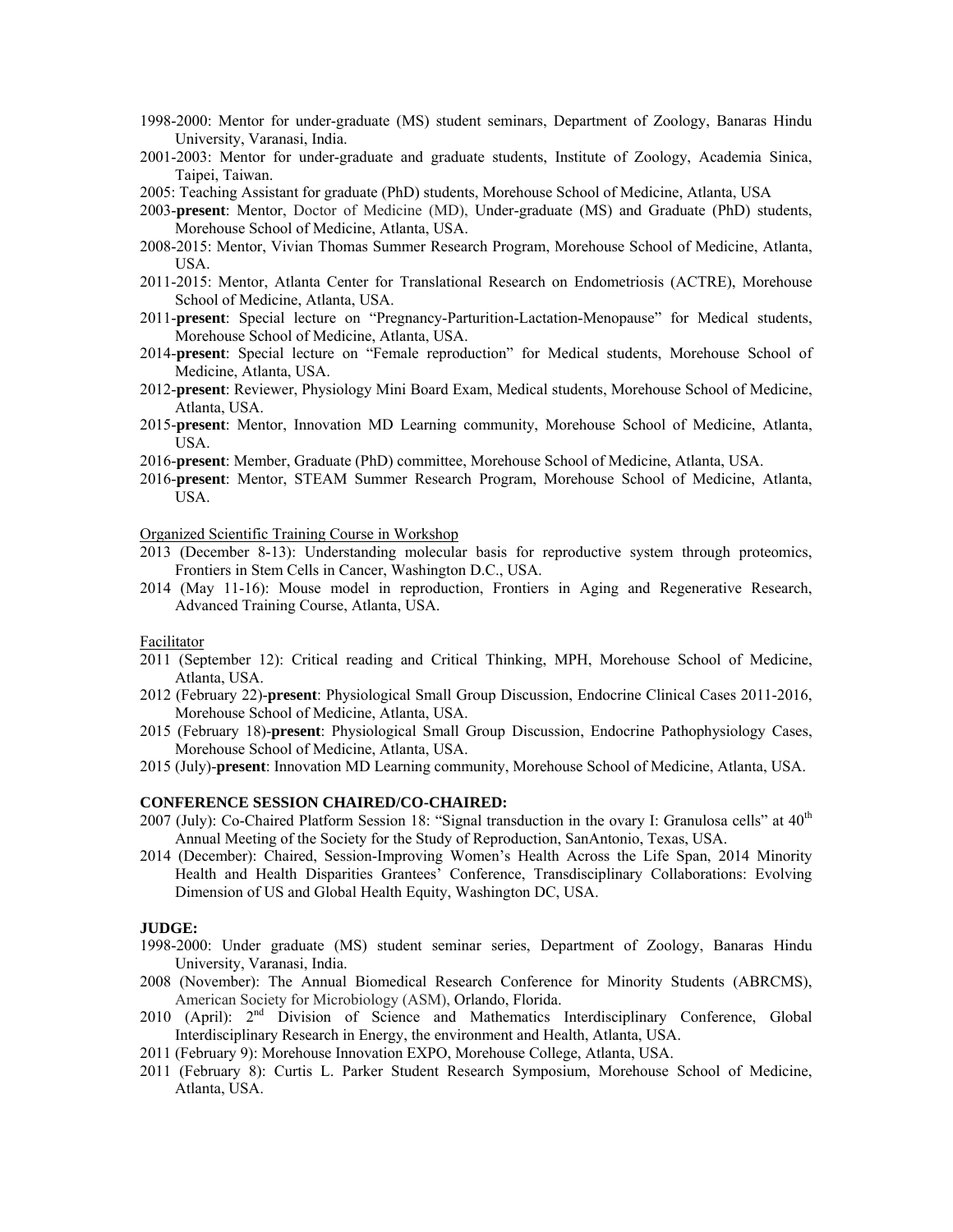- 2011 (July- October): The Annual Biomedical Research Conference for Minority Students (ABRCMS), American Society for Microbiology (ASM), St. Louis, Missouri, USA.
- 2012 (February 8): Curtis L. Parker Student Research Symposium, Morehouse School of Medicine, Atlanta, USA.
- 2012 (February 15): Morehouse Innovation EXPO, Morehouse College, Atlanta, USA.
- 2012 (September): The Annual Biomedical Research Conference for Minority Students (ABRCMS), American Society for Microbiology (ASM), San Jose, California, USA.
- 2013 (February 8): Curtis L. Parker Student Research Symposium, Morehouse School of Medicine, Atlanta, USA.
- 2013 (March 18-22): The Sigma Xi Student Research Showcase, Sigma Xi, Research Triangle Park, NC, USA.
- 2013 (September): The Annual Biomedical Research Conference for Minority Students (ABRCMS), American Society for Microbiology (ASM), Nashville, Tennessee, USA.
- 2014 (March 17-22): The Sigma Xi Student Research Showcase, Sigma Xi, Research Triangle Park, NC, USA.
- 2014 (April 23): Judge, Curtis L. Parker Student Research Symposium, Morehouse School of Medicine, Atlanta, USA.
- 2014 (September): The Annual Biomedical Research Conference for Minority Students (ABRCMS), American Society for Microbiology (ASM), San Antonio, TX, USA.
- 2014 (December 1-3): 2014 Minority Health and Health Disparities Grantees' Conference, Transdisciplinary Collaborations: Evolving Dimension of US and Global Health Equity, Washington DC, USA.
- 2015 (February 10): Curtis L. Parker Student Research Symposium, Morehouse School of Medicine, Atlanta, USA.
- 2015 (March 23-29): The Sigma Xi Student Research Showcase, Sigma Xi, Research Triangle Park, NC, USA.
- 2015 (September 17-19): The Annual Biomedical Research Conference for Minority Students (ABRCMS), American Society for Microbiology (ASM), Seattle, Washington, USA.
- 2016 (February 10): Curtis L. Parker Student Research Symposium, Morehouse School of Medicine, Atlanta, USA
- 2016 (November 11-13): The Sigma Xi Student Research Conference, Sigma Xi, Atlanta, GA, USA.
- 2017 (February 8): Judge, Curtis L. Parker Student Research Symposium, Morehouse School of Medicine, Atlanta, USA.
- 2017 (April 4-11): 2017 Student Research Showcase, Sigma Xi, Research Triangle Park, NC, USA.
- 2017 (October 27): Judge, Undergraduate Research Poster Competition, BDN Conference, Atlanta, USA.
- 2018 (February 14): Judge, Curtis L. Parker Student Research Symposium, Morehouse School of Medicine, Atlanta, USA.

#### **INVITED LECTURTES:**

- 2002 (May): A comparative molecular cloning and sequence analysis of cDNA encoding thyroid stimulating hormone and β-subunit of pituitaries of different vertebrate species and *in vivo* regulation of their steady-state expression level. Department of Zoology, Banaras Hindu University, Varanasi, India.
- 2006 (August): Understanding of prohibitin mediated regulation of proliferation and differentiation in mammalian cells. Department of Zoology, Banaras Hindu University, Varanasi, India.
- 2009 (August): Prohibitins Mediate the Effect of Follicle Stimulating Hormone (FSH) Plus Testosterone on Rat Granulosa Cells Differentiation. Department of Zoology, Banaras Hindu University, Varanasi, India.
- 2011 (June 7): Prohibitin and folliculogenesis, Grand Round, Department of Obstetrics and Gynecology, Morehouse School of Medicine, Atlanta, USA.
- 2012 (May 3): Nanotechnology in ovarian cancer therapeutics, Frontiers in Stem Cells in Cancer, Washington, DC, USA.
- 2013 (April 2): Nanotechnology in ovarian cancer therapeutics, Grand Round, Department of Obstetrics and Gynecology, Morehouse School of Medicine, Atlanta, USA.
- 2016 (February 2): Endometriosis-Diagnosis, Pathophysiology, Management and Current Research. Grand Round, Department of Obstetrics and Gynecology, Morehouse School of Medicine, Atlanta, USA.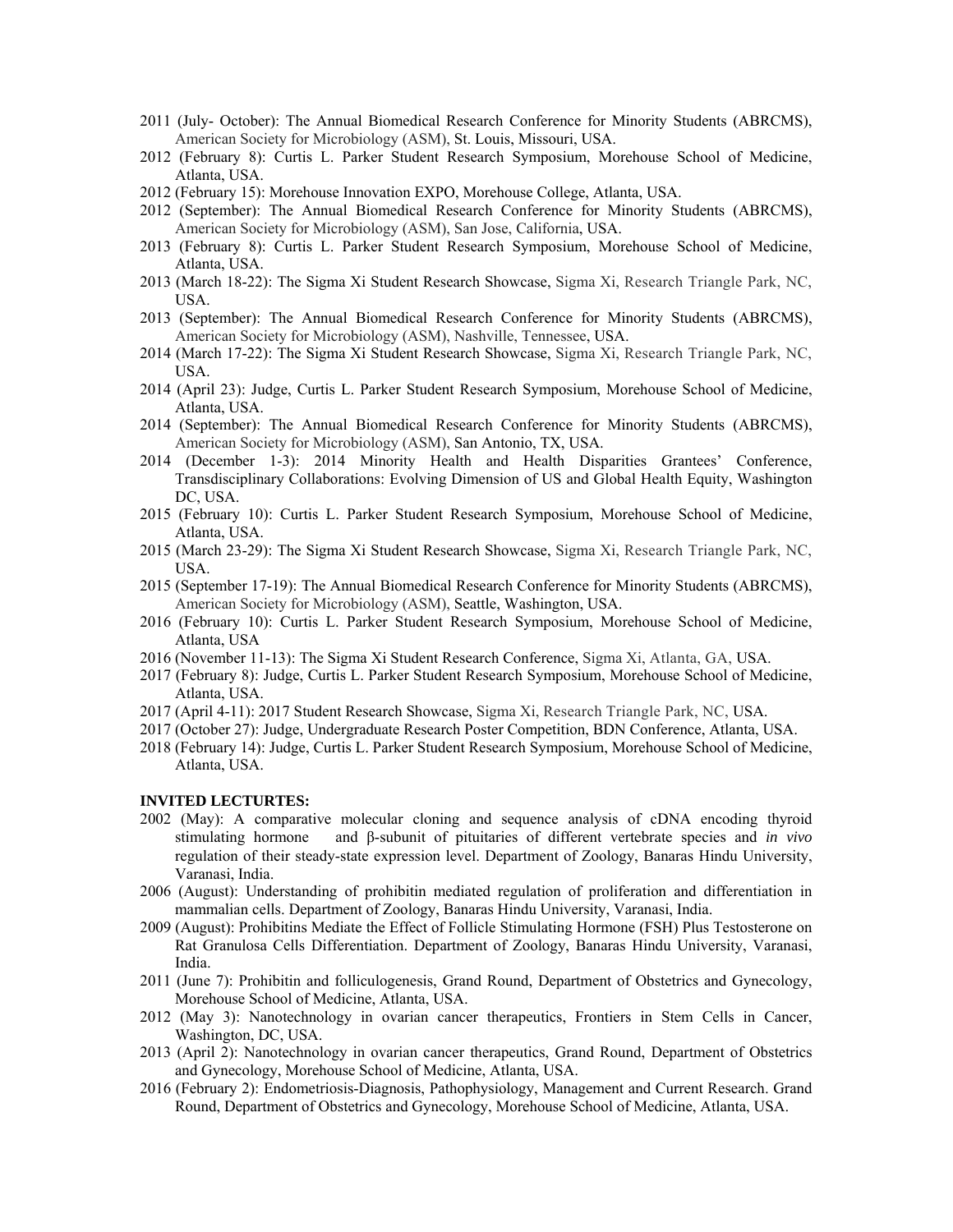2016 (June 16): Endometriosis-Alternative therapy. Department of Obstetrics and Gynecology, Medical College of Georgia, Augusta University, Augusta, GA, USA.

# **PLATFORM PRESENTATION IN SYMPOSIUM**

- 1995: National Symposium on Reproduction Biology and Comparative Endocrinology, Osmania University, Hyderabad, India.
- 1996: National Symposium on Reproduction Biology and Comparative Endocrinology, Gujarat University, Ahmedabad, India.
- 1996: Symposium on Emerging Frontiers in Hormone Research, Banaras Hindu University, Varanasi, India
- 1998: National Symposium on Advances in Endocrine Research and its relative Biotechnology, Utkal University, Bhubaneshwar, India.
- 2001: The Sixth Asian Fisheries Forum, Asian Fisheries Society, Kaohsiung, Taiwan.
- 2002: The twelve Asia-Oceania Congress of Endocrinology, Taipei, Taiwan
- 2002: The fourth Inter-congress Symposium of the Asia-Oceania Society for Comparative Endocrinology, Guangzhou, China.
- 2002: The seventh Joint Annual Conference of Biomedical Sciences, Taipei, Taiwan
- 2004: The thirty seventh Annual Meeting of the Society for the Study of Reproduction, Vancouver, Canada.
- 2004: The ninth Research Centers in Minority Institutions Conference, Baltimore, USA.
- 2009: The forty second Annual Meeting of the Society for the Study of Reproduction, Pittsburg, USA.
- 2010: The forty third Annual Meeting of the Society for the Study of Reproduction, Milwaukee, USA.
- 2010: The twelfth Research Centers in Minority Institutions (RCMI) Conference, Nashville, Tennessee, USA.
- 2011: The forty fourth Annual Meeting of the Society for the Study of Reproduction, Portland, Oregon, USA.
- 2014: The forty seventh Annual Meeting of the Society for the Study of Reproduction, Grand Rapids, Michigan, USA.
- 2016: (April 21). UAB Health Disparities Research Symposium**,** University of Birmingham, Birmingham, Alabama, USA.
- 2017:  $50<sup>th</sup>$  Annual Meeting of the Society for the Study of Reproduction (SSR), Washington, D.C., USA.

# **PUBLICATIONS:**

Managing editor

- 1. I. Chowdhury (January & June, 2011). Recent progress in Reproductive Biology, In "Frontiers in Bioscience", Albertson, NY, USA.
- 2. I. Chowdhury (January & June, 2012). Recent progress in Reproductive Biology, In "Frontiers in Bioscience", Albertson, NY, USA.
- 3. I. Chowdhury (January & June 2013). Recent progress in Reproductive Biology, In "Frontiers in Bioscience", Albertson, NY, USA.
- 4. I. Chowdhury (January & June, 2014). Recent progress in Reproductive Biology, In "Frontiers in Bioscience", Albertson, NY, USA.
- 5. I. Chowdhury (June, 2016). Recent progress in Reproductive Biology, In "Frontiers in Bioscience", Albertson, NY, USA.
- 6. I. Chowdhury (January, 2017). Recent progress in Reproductive Medicine, In "Frontiers in Bioscience", Albertson, NY, USA.
- 7. I. Chowdhury (March, 2018). Recent progress in Reproductive Medicine, In "Frontiers in Bioscience", Albertson, NY, USA.

Research publications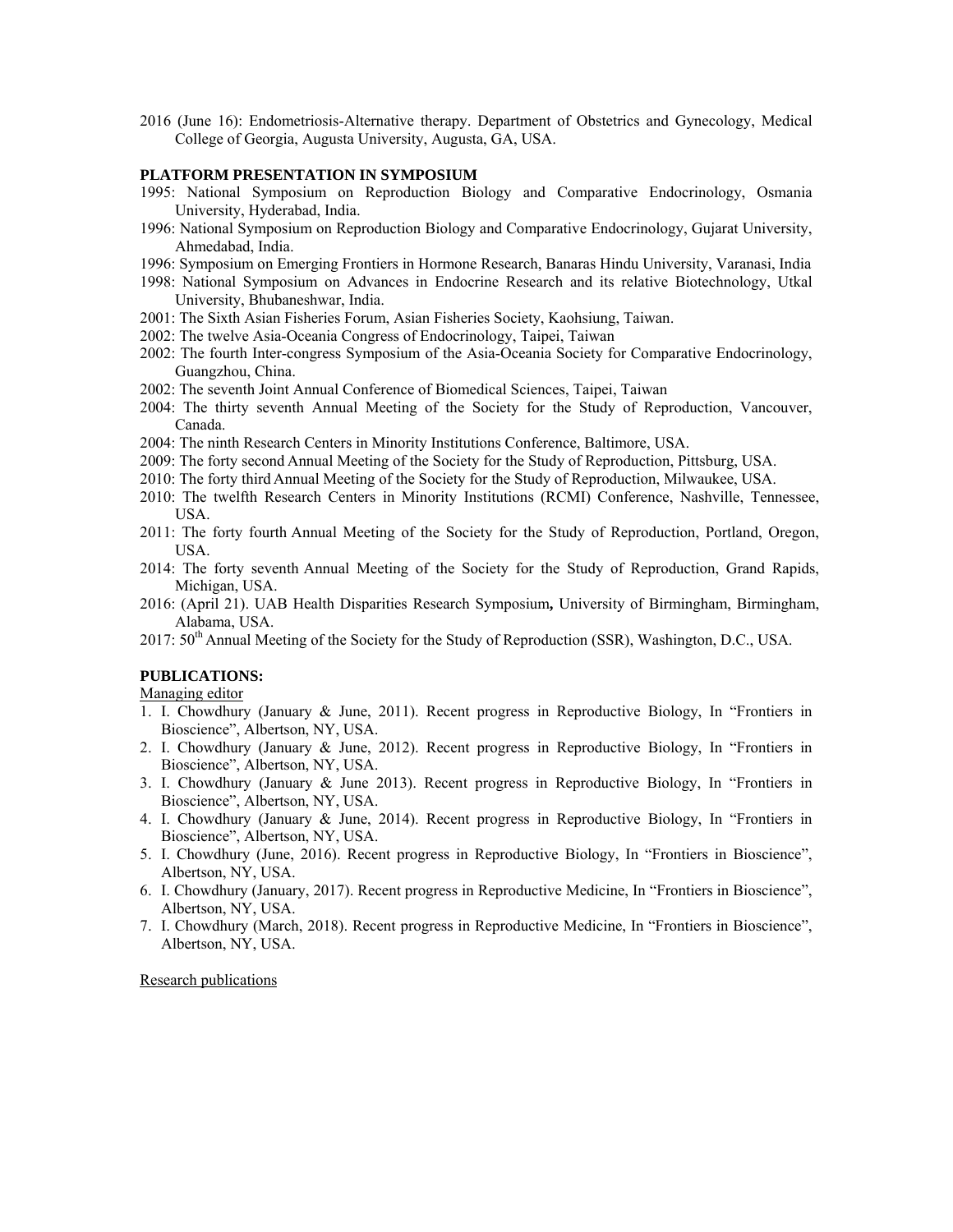- 1. I. Chowdhury and K. P. Joy (1997). Dynamics of andogenic control of the glycosidases, B-glucuronidase and B-N-acetylglucosaminidase in seminal vesicle and testis of the catfish *Heteropneustes fossilis* (Bloch). Advances in Comparative Endocrinology, Vol. II (Eds. S. Kawashima and S. Kikuyama), Yokohama, Japan, pp 1653-1658.
- 2. I. Chowdhury and K. P. Joy (2000). Annual cyclic variations in some biochemical constituents of seminal vesicle and testis of the catfish *Heteropneustes fossilis* (Bloch): a study correlating plasma testosterone level. Acta Biol. Hung. 51 (1), 53-62.
- 3. I. Chowdhury and K. P. Joy (2000). Effects of administration of testosterone on some biochemical correlates in seminal vesicle of *Heteropneustes fossilis* (Bloch) during preparatory phase: a study correlating changes in plasma testosterone level and testis activity. Indian J. Exp. Biol., 38, 713-719.
- 4. I. Chowdhury and K. P. Joy (2001). Responses of seminal vesicle and testicular B-glucuronidase and B-N-acetylglucosaminidase to testosterone and some metabolites in *Heteropneustes fossilis* (Bloch). J. Exp. Zool., 290, 777-782.
- 5. I. Chowdhury and K. P. Joy (2001). Effects of castration and cyproterone acetate on some biochemical constituents of the seminal and / or in the catfish *Heteropneustes fossilis* (Bloch). Netherlands J. Zoology, 51 (1), 51-69.
- 6. I. Chowdhury and K. P. Joy (2001). Seminal vesicle and testis secretions in *Heteropneustes fossilis* (Bloch): composition and effects on sperm motility and fertilization. Aquaculture, 193, 355-371.
- 7. I. Chowdhury and K. P. Joy (2001). Cation  $(Na^+, K^+)$  and  $Ca^{2+}$ ) composition and osmolality of seminal vesicle and testis fluids and their role in sperm motility in the catfish *Heteropneustes fossilis*: Perspective in Comparative Endocrinology: Unity and Diversity, (Ed. H. J. Th. Goos, R. K. Rastogi, H. Vaudry and R. Pierantoni), pp 1243-1248.
- 8. M. S. Singh, K. P. Joy, V. S. Raj and I. Chowdhury (2002). Testosterone-induced changes in protein profiles of seminal vesicle and testis in the catfish, *Clarias batrachus*: a SDS-PAGE study. J. Fish Soc. Taiwan, 29 (2), 107-116.
- 9. J. Y. L. Yu, I. Chowdhury and A. Chatterjee (2002). Studies on factors regulating pituitary glycoprotein hormone alpha (PGH-A) and thyrotropin beta (TSH-B) gene expression in big head carp *Aristichthys nobilis*. Proceeding of the 21<sup>st</sup> Conference of European Comparative Endocrinologist (Eds. R. Keller, H. Direksen, D. Sedlmeier and H. Vaudry), Bonn, Germany; 479-484.
- 10.I. Chowdhury, J. T. Chien, A. Chatterjee and J. Y. L. Yu (2004). *In vitro* effects of mammalian leptin, neuropeptide-Y, β-endorphin and galanin on transcript levels of thyrotropin β and common  $\alpha$  subunit mRNAs in the pituitary of bighead carp (*Aristichthys nobilis*). Comp. Biochem. Physiol., 139, 87-98.
- 11.I. Chowdhury, J. T. Chien, A. Chatterjee and J. Y. L. Yu (2004). Effects of leptin and neuropeptide-Y on transcript levels of thyrotropin beta and common alpha subunits of rat pituitary cells *in vitro*. Life Sci., 75, 2897-2909.
- 12.J. Y. L. Yu, I. Chowdhury, A. Chatterjee and J. T. Chien (2004). Leptin and neuropeptide-Y modulate steady state mRNA levels of thyrotropin beta and common alpha subunits in cultured rat pituitary cells. Proceeding of 12<sup>th</sup> International Congress of Endocrinology, Lisbon, Portugal; pp 747-750.
- 13.J. T. Chien, I. Chowdhury, Y. S. Lin, C. F. Liao, S. T. Shen and J. Y. L. Yu (2006). Molecular cloning and sequence analysis of a cDNA encoding pituitary thyroid stimulating hormone β-suunit of the Chinese soft-shell turtle *Pelodiscus sinensis* and regulation of its gene expression. Gen. Comp. Endocrinol., 146, 74-82.
- 14.YL Hsieh , I Chowdhury, JT Chien , A Chatterjee and JY Yu (2007). Molecular cloning and sequence analysis of the cDNA encoding thyroid-stimulating hormone beta-subunit of common duck and mule duck pituitaries: in vitro regulation of steady-state TSHbeta mRNA level. Comp Biochem Physiol B Biochem Mol Biol. 146(3):307-17.
- 15.I. Chowdhury, W. Xu, J. Stiles, A. Zeleznik, X. Yao, R. Mathews, K. Thomas and W. E. Thompson (2007). Apoptosis of rat granulosa cells after staurosporine and serum withdrawl is suppressed by adenovirus directed overexpression of prohibitin. Endocrinology, 148, 206-217.
- 16.Arianne L. Theiss, Hamed Laroui, Tracy S. Obertone, Indrajit Chowdhury, Winston E. Thompson, Didier Merlin, Shanthi V. Sitaraman (2011). Nanoparticle-based therapeutic delivery of prohibitin to the colonic epithelial cells ameliorates acute murine colitis. Inflammatory Bowel Diseases(R) 17(5):1163-76.
- 17.Indrajit Chowdhury, Alicia Branch, Moshood Olatinwo, Kelwyn Thomas, Anthony Zeleznik, Roland Matthews, and Winston E. Thompson (2011). Prohibitin (Phb) acts as a potent survival factor against ceramide induced apoptosis in rat granulosa cells. Life Sci. 89: 295–303.
- 18.Indrajit Chowdhury, Winston E. Thompson, Crystal Welch, Kelwyn Thomas, Roland Matthews (2013).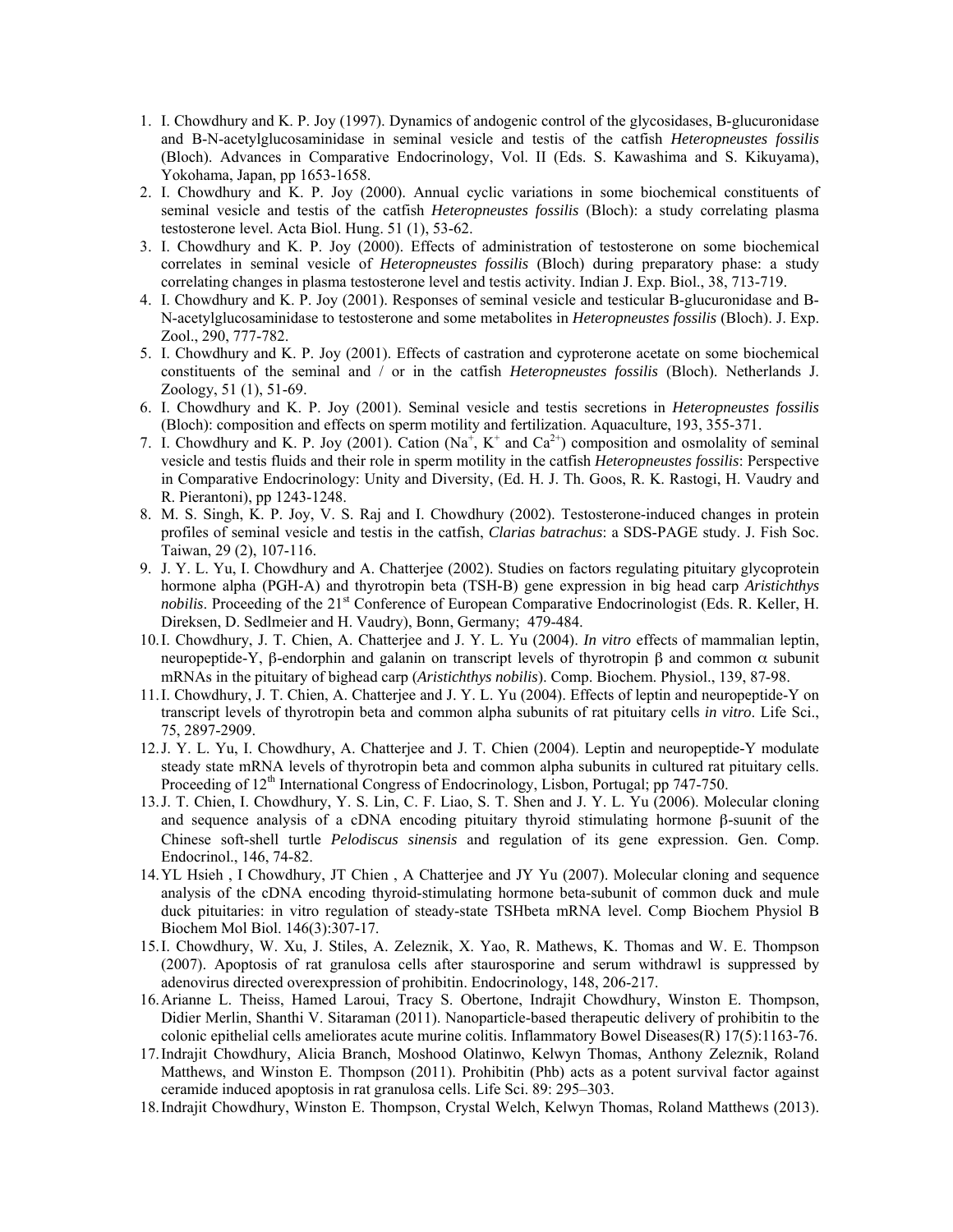Prohibitin (PHB) inhibits apoptosis in rat granulosa cells (GCs) through the extracellular signal-regulated kinase 1/2 (ERK1/2) and the Bcl family of proteins. Apoptosis 18(12):1513-25.

- 19.Djana Harp, Adel Driss, Sharifeh Mehrabi, Indrajit Chowdhury, Wei Xu, Dong Liu, Minerva Garcia-Barrio, Robert N. Taylor, Bert Gold, Samantha Jefferson, Neil Sidell, Winston Thompson (2016). Exosomes derived from endometriotic stromal cells have enhanced angiogenic effects in vitro. Cell Tissue Res. 365(1):187-96.
- 20.Indrajit Chowdhury, Kelwyn Thomas, Anthony Zeleznik and Winston E. Thompson (2016). Prohibitin regulates the FSH signaling pathway in rat granulosa cell differentiation. J. Molecular Endocrinol. 56(4):325-36.
- 21.Saswati Banerjee, Santosh K. Singh, Indrajit Chowdhury, James W. Lillard Jr, Rajesh Singh (2017). Combinatorial effect of Curcumin with docetaxel modulates apoptotic and cell survival molecules in prostate cancer. Front. Biosci. Elite, 9, 235-245.
- 22.Indrajit Chowdhury, Alicia Branch, Sharifeh Mehrabi , Byron D. Ford and Winston E Thompson (2017). Gonadotropin-dependent neuregulin-1 signaling regulates female rat ovarian granulosa cell survival. Endocrinology, 158, 1-14.
- 23.Indrajit Chowdhury, Saswati Banerjee, Adel Driss, Wei Xu, Sherifeh Mehrabi, Neil Sidell, Robert N Taylor, and Winston E Thompson (2018). Curcumin attenuates proangiogenic and proinflammatory factors in human eutopic endometrial stromal cells through the NF-κB signaling pathway. J Cell Physiol. (In press).

# Reviews

- 1. I. Chowdhury, B. Tharakan and G. K. Bhat (2006). Current concepts in apoptosis: The physiological sucide program revisited. Cellular and Molecular Biology Letter: Vol. 11, 506-525.
- 2. I. Chowdhury and K. P. Joy (2007). Seminal vesicle and its role in reproduction of teleosts. Fish Physiol Biochem 33: 383-398.
- 3. I. Chowdhury, B. Tharakan and GK Bhat (2008). Caspases an update. Comp Biochem Physiol 151: 10-27.
- 4. I. Chowdhury, A Sengupta and SK Maitra (2008). Melatonin: Fifty years of scientific journey from the discovery in bovine pineal gland to focus the functions in human. Indian J. Biochem Biophy. 45: 289- 304.
- 5. I. Chowdhury, B. Tharakan and GK Bhat (2010). Regulators of Apoptosis. J. Scientific Res., Section B: 89-94.
- 6. Djana F. Harp and Indrajit Chowdhury (2011). Trichomoniasis: evaluation to execution. European Journal of Obstetrics and Gynecology: 157: 3–9.
- 7. Indrajit Chowdhury, Minerva Garcia-Barrio, Djana Harp, Kelwyn Thomas, Roland Matthews, Winston E. Thompson (2012). The emerging roles of prohibitins in folliculogenesis. Front. Biosci. E4, 690-699.
- 8. Djana Harp, Indrajit Chowdhury, Minerva Garcia-Barrio, Crystal Welch, Roland Matthews, Winston Thompson (2014). Oncofertility: an emerging branch of women's health. Front. Biosci. S6, 39-49.
- 9. Indrajit Chowdhury, Winston E. Thompson and Kelwyn Thomas (2014). Prohibitins role in cellular survival through Ras-Raf-MEK-Erk pathway. J Cell Physiol. 229(8): 998-1004.
- 10. Indrajit Chowdhury, Winston E. Thompson and Kelwyn Thomas (2016). Prohibitin (PHB) roles in granulosa cell physiology. Cell Tissue Res. 363(1): 19-29.
- 11. Indrajit Chowdhury, Kelwyn Thomas and Winston E. Thompson (2017). Prohibitins in Reproduction- A Timeline. Austin J Reprod Med Infertil. 3(2): 1042.
- 12. Shriti Singh, Santosh Kumar Singh, Indrajit Chowdhury, and Rajesh Singh (2017). Understanding the Mechanism of Bacterial Biofilms Resistance to Antimicrobial Agents. Open Microbiol J. 2017; 11: 53– 62.

# Book chapters

- 1. A. Krishna, I. Chowdhury and P. Singh (2008). The mammary gland. Council of Scientific and Industrial Research, New Delhi, India.
- 2. I. Chowdhury and R. Sridaran (2009). GnRH-GnRH-receptor (GnRH-R) system in the mammalian reproductive tract. Chapter 13. In "Molecular Reproductive Edocrinology", Edited by P. Jorge Cedrese, Springer, NY, USA.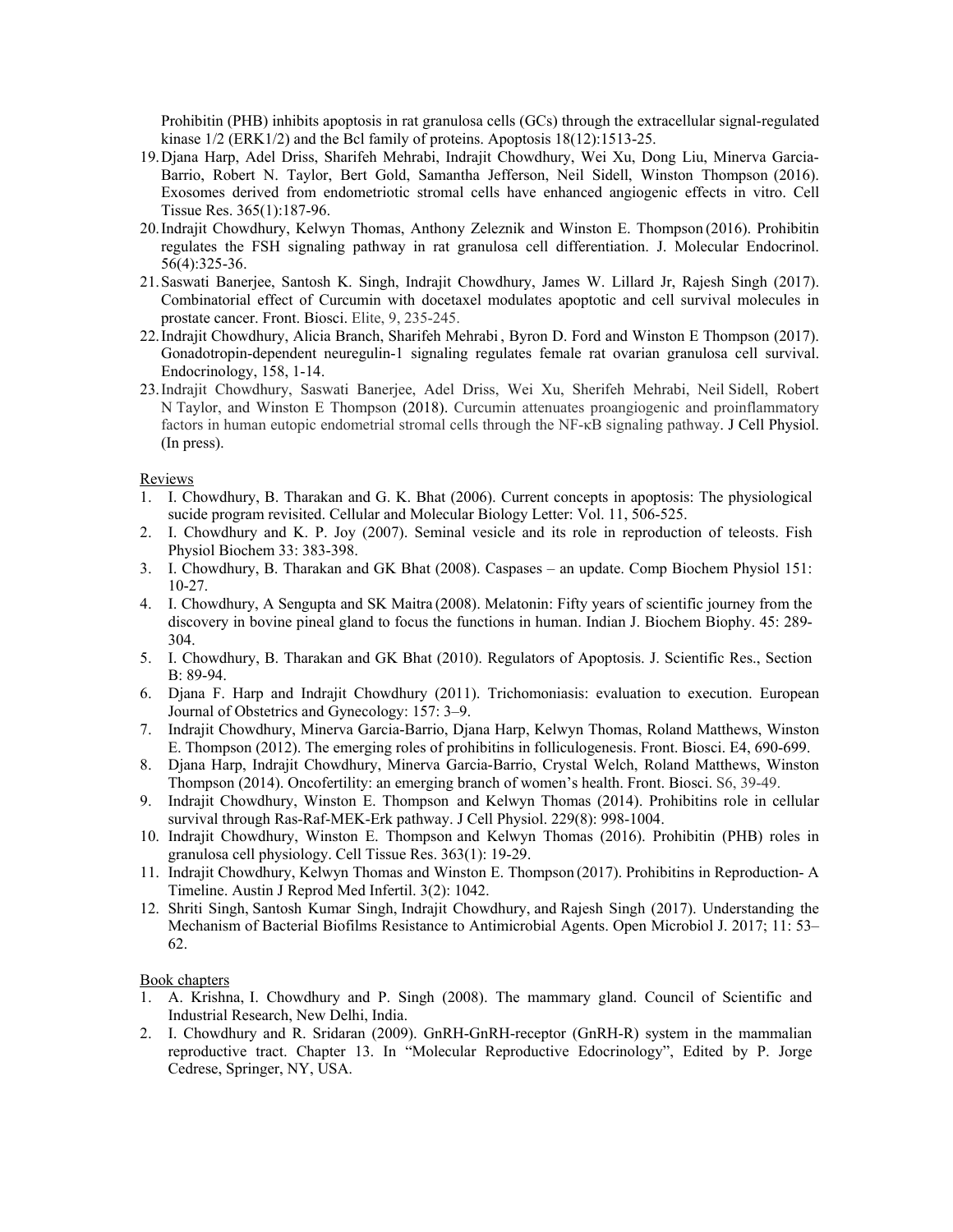- 3. I. Chowdhury and G. K. Bhat (2009). Tumor Necrosis Factor (TNF)-From Bench to Bed Side. Chapter 1. In: Tumor Necrosis Factor, Editor: Toma P. Rossard, Nova Science Publishers, Inc., Hauppauge, NY, USA.
- 4. I. Chowdhury and G. K. Bhat (2010). Mitochondria In Cellular Life and Death. Chapter 5. In: Mitochondria - structure, functions and dysfunction, Editor: Oliver L. Svennson, Nova Science Publishers, Inc., Hauppauge, NY, USA.
- 5. I. Chowdhury and S. K. Maitra (2011). Melatonin time line From discovery to therapy. Chapter 1. In: Melatonin in promotion of human health, 2<sup>nd</sup> edition. Editor: Ronald Ross Watson, CRC press, Taylor & Francis Group Ltd, UK.
- 6. B. Tharakan, I. Chowdhury and GK Bhat (2011). Fundamental Mechanisms and Implications of Neuronal Apoptosis. Chapter 5. In: Neuronal Cell Apoptosis, Nova Science Publishers, Inc., Hauppauge, NY, USA.
- 7. Indrajit Chowdhury, Roland Matthews and Winston E. Thompson (2012). Potential molecular targets in ovarian cancer. Chapter 16. In: Signaling, Gene Regulation and Cancer, Editor: M. Mishra and S.R. Singh, Nova Science Publishers, Inc., Hauppauge, NY, USA.
- 8. Indrajit Chowdhury (2012). Alcohol and dyslipidemia. Chapter 26. In: Alcohol, Nutrition, and Health Consequences. Editor: Ronald Ross Watson, Humana press, Springer Science and Business Media, LLC, NY, USA.
- 9. Djana Harp and Indrajit Chowdhury (2015). Oncofertility: an emerging branch of women's health". Chapter 7. In: Horizons in Cancer Research Volume 59. Editor: Hiroto S. Watanabe, Nova Science Publishers, Inc., Hauppauge, NY, USA.

Abstracts published in Special issue in Journal

- **1.** Indrajit Chowdhury**,** Alicia Branch**,** Jonathan Stiles**,** Anthony Zeleznik**,** Roland Matthews**,** Kelwyn Thomas**,** Winston Thompson**.** OVEREXPRESSION OF MITOCHONDRIAL PROHIBITIN 1 (PHB1) INHIBITS N-OCTANOYLSPINGOSINE INDUCED CYTOCHROME C RELEASE AND CASPASE 3 EXPRESSION IN RAT GRANULOSA CELLS**.** Biology of Reproduction, Volume 77, Issue Suppl\_1, 1 July 2007, Pages 127,
- **2.** Indrajit Chowdhury, Alicia Branch, Anthony Zeleznik, Kelwyn Thomas, Winston Thompson. Prohibitin (Phb1) Signaling Enhances Cell Survival Factors by Promoting Anti-apoptotic Gene Transcription and Translation in Rat Granulosa Cells. BIOLOGY OF REPRODUCTION 78: 112. 252, 2008.
- **3.** Alicia Branch, Indrajit Chowdhury, Byron Ford, Kelwyn Thomas, Jonathan Stiles, Ko CheMyong, Winston Thompson. Neuregulin-1 and ErbB Receptors are Differentially Expressed During Follicular Maturation and Promotes Rat Granulosa Cell Proliferation. BIOLOGY OF REPRODUCTION 78: 215. 681, 2008.
- **4.** Alicia Branch, Indrajit Chowdhury, Byron Ford, Kelwyn Thomas, Jonathan Stiles, Ko CheMyong, Winston Thompson. Gonadotropin Dependent Neuregulin-1 (NRG-1) Expression, Characterization and Its Anti-Apoptotic Role in Rat Granulosa Cell - From In Vivo to In Vitro Studies. BIOLOGY OF REPRODUCTION 81: 373, 2009.
- **5.** Indrajit Chowdhury, Djana Harp, Peter Sutovsky, Robert N. Taylor, Neil Sidell, Winston E. Thompson. Anti-Inflammatory Protein Neuregulin-1B (NRG1β) Is Identified in Ovarian Follicular Fluid and Microvesicles of Human and Porcine: A Possible Autocrine-Paracrine Function During Ovulation. BIOLOGY OF REPRODUCTION 87: 579, 2012.

Abstracts presented at conferences and symposiums

- 1. I. Chowdhury and K. P. Joy (1995). Annual variations in some biochemical contents of seminal vesicle secretions in the catfish *Heteropneustes fossilis*. National Symposium on Reproduction Biology and Comparative Endocrinology, Osmania University, Hyderabad, India. Abstract no. 50.
- 2. I. Chowdhury and K. P. Joy (1996). Effects of castration and cyproterone acetate on seminal vesicle activity in the catfish *Heteropneustes fossilis*. National Symposium on Reproduction Biology and Comparative Endocrinology, Gujarat University, Ahmedabad, India. Abstract no. 2.
- 3. I. Chowdhury and K. P. Joy (1996). Effects of testosterone on biochemical constituents of seminal vesicle and testis of *Heteropneustes fossilis*. Symposium on Emerging Frontiers in Hormone Research, Banaras Hindu University, Varanasi, India. Abstract no. 44.
- 4. I. Chowdhury and K. P. Joy (1997). Dynamics of two glycosidases (B-glucuronidase and B-Nacetylglucosaminidase) in seminal vesicle and testis of the *Heteropneustes fossilis*. 13<sup>th</sup> International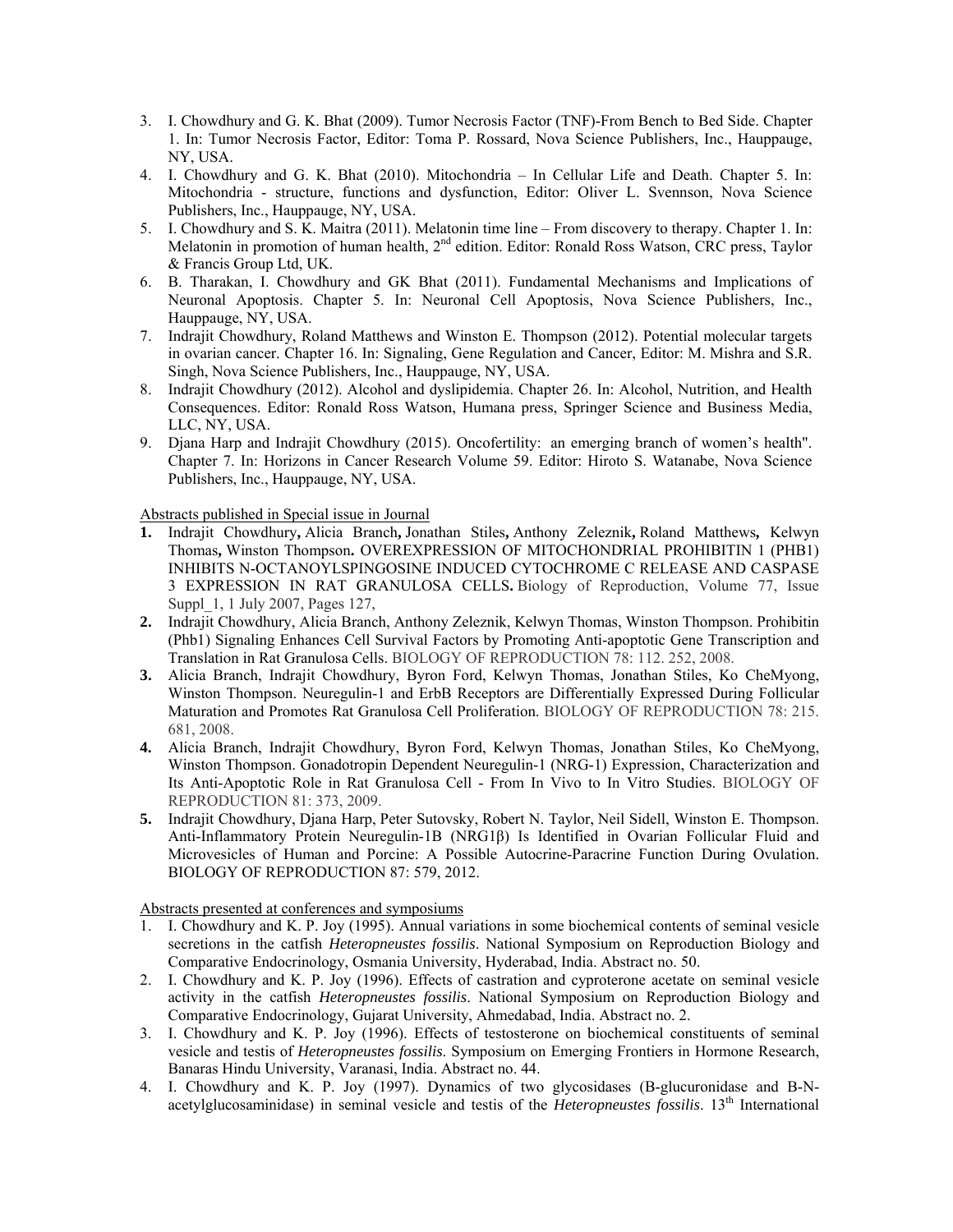Congress of Comparative Endocrinology, Yokohama, Japan. Abstract no. 4/34.

- 5. I. Chowdhury and K. P. Joy (1998). Androgen regulated proteins in the seminal vesicle of a catfish *Heteropneustes fossilis*. National Symposium on Advances in Endocrine Research and its relative Biotechnology, Utkal University, Bhubaneshwar, India.
- 6. I. Chowdhury and K. P. Joy (2001). Cation ( $Na^+$ ,  $K^+$  and  $Ca^{2+}$ ) composition and osmolality of seminal vesicle and testis fluids and their role in sperm motility in the catfish *Heteropneustes fossilis* (Bloch). 14th International Congress of Comparative Endocrinology, Sorrento, Italy. Abstract no. …..,
- 7. I. Chowdhury, A. Chatterjee, K. Y. Huang and J. Y. L. Yu (2001). Differential effects of trypsin and collagenase on dispersion of the rat and bighead carp pituitary cells.  $13<sup>th</sup>$  Annual meeting The Chinese Society of Laboratory Animal Sciences, p 16.
- 8. I. Chowdhury, A. Chatterjee, K. Y. Huang and J. Y. L. Yu (2001). Studies on the factors affecting thyrotropin gene expression in bighead carp *Aristichthys nobilis*. 6<sup>th</sup> Asian Fisheries Forum, Asian Fisheries Society, Kaohsiung, Taiwan, p 66.
- 9. A. Chatterjee, I. Chowdhury, K. Y. Huang and J. Y. L. Yu (2001). Investigation of bighead carp (*Aristichthys nobilis*) thyroid stimulating hormone β-mRNA expression during development and growth. 6<sup>th</sup> Asian Fisheries Forum, Asian Fisheries Society, Kaohsiung, Taiwan, p 41.
- 10. Y. L. Yu, I. Chowdhury, A. Chatterjee and K. Y. Huang (2002). Studies on the factors regulating pituitary glycoprotein hormone alpha (PGH  $\alpha$ ) and thyrotropin-β (TSHβ) gene expression in bighead carp *Aristichthys nobilis*. 21<sup>st</sup> Conference of European Comparative Endocrinologists, Bonn, Germany.
- 11. I. Chowdhury, A. Chatterjee, K. Y. Huang and J. Y. L. Yu (2002). Regulation of thyrotropin gene expression by leptin and NPY in cultured male rat pituitary. The  $12<sup>th</sup>$  Asia-Oceania Congress of Endocrinology, Taipei, Taiwan, p 42.
- 12. I. Chowdhury, A. Chatterjee and J. Y. L. Yu (2002). Cortisol exhibits a direct action on thyrotropin-β subunit gene expression in rat and duck pituitaries.  $4<sup>th</sup>$  Inter-congress Symposium of the Asia-Oceania Society for Comparative Endocrinology, Guangzhou, China, p 25.
- 13. I. Chowdhury, A. Chatterjee, K. Y. Huang and J. Y. L. Yu (2002). Leptin and NPY may regulate thyrotropin gene expression in bighead carp *Aristichthys nobilis*. The 7<sup>th</sup> Joint Annual Conference of Biomedical Sciences, Taipei, Taiwan.
- 14. Y. L. Yu, I. Chowdhury, A. Chatterjee and J. T. Chien (2004). Leptin and neuropeptide-Y modulate steady state mRNA levels of thyrotropin beta and common alpha subunits in cultured rat pituitary cells. 12<sup>th</sup> International Congress of Endocrinology, Lisbon, Portugal.
- 15. I. Chowdhury, R. C. Gregory-Bass, J. Stiles, X. Yao, A. Zeleznik and W. E. Thompson (2004). The paradoxical prohibitin expression during ceramide induced apoptosis in rat granulosa cells. 37<sup>th</sup> Annual Meeting of the Society for the Study of Reproduction, Vancouver, Canada; p 140.
- 16. I. Chowdhury, R. C. Gregory-Bass, J. Stiles, X. Yao, A. Zeleznik and W. E. Thompson (2004). The paradoxical prohibitin expression during staurosporine induced apoptosis in rat granulosa cells.  $9<sup>th</sup>$ RCMI, Baltimore, USA; p 90.
- 17. I. Chowdhury, R. C. Gregory-Bass, J. Stiles, X. Yao, A. Zeleznik and W. E. Thompson (2004). Overexpression of prohibitin delayed the onset of apoptosis in rat granulosa cell.  $9<sup>th</sup>$  Annual Conference on Gene Families and Isoenzymes, Jamaica, West Indies.
- 18. WE. Thompson, W. E. Lingal, J. K. Stiles, V. C. Negron, R. C. Gregory-Bass and I. Chowdhury (2005). The role of prohibitin in breast cancer tissue and in MCF-7, MDA-MB231 and HMEC-HTERT cells. Era of hope, Department of Defence, Breast cancer research program meeting, Philadelphia, Pennsylvania.
- 19. A. Branch, I. Chowdhury, B. Ford, B. Tsang and W. E. Thompson (2005). Dynamic expression of Neuregulin-1 and the ErbB family of receptors during folliculogenesis in rat ovary.  $38<sup>th</sup>$  Annual Meeting of the Society for the Study of Reproduction, Quebec, Canada; p 182.
- 20. A. Branch, I. Chowdhury, B. Ford, B. Tsang and W. E. Thompson (2006). Dynamic expression of Neuregulin-1 and the ErbB family of receptors during folliculogenesis in rat ovary. The Minority Trainee Research Forum, Sunny Isles Beach, Florida, U.S.A.
- 21. A. Branch, I. Chowdhury, B. Ford and W. E. Thompson (2006). Expression and localization of Neuregulin-1 in rat ovary during follicular development. 18th Annual Student Symposium, Atlanta, USA; O-03.
- 22. I Chowdhury, A Branch, J Stiles, A Zeleznik, R Matthews, K Thomas, and WE Thompson (2007). Overexpression of mitochondrial prohibitin 1 (Phb1) inhibits N-Octanoylspingosine induced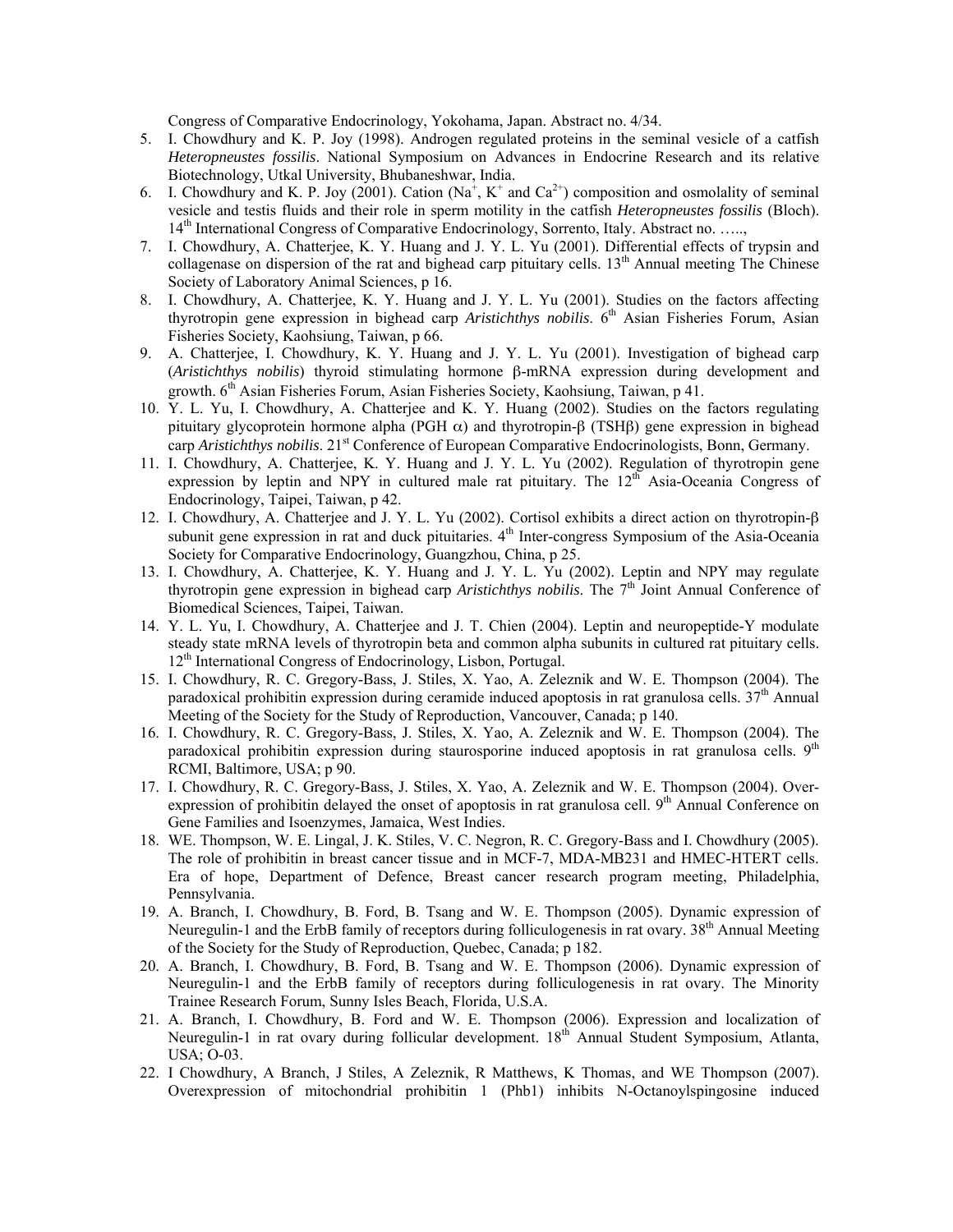cytochrome c release and caspase 3 expression in rat granulosa cells.  $40<sup>th</sup>$  Annual Meeting of the Society for the Study of Reproduction, SanAntonio, Texas, USA; p 127.

- 23. A. Branch, I. Chowdhury, B. Ford and W. E. Thompson (2007). Expression of the ErbB- Neuregulin signaling network during female rat ovarian development. 19<sup>th</sup> Annual Student Symposium, Atlanta, USA.
- 24. Indrajit Chowdhury, Alicia Branch, Anthony Zeleznik, Kelwyn Thomas, Winston Thompson (2008). Prohibitin (Phb1) Signaling Enhances Cell Survival Factors by Promoting Anti-apoptotic Gene Transcription and Translation in Rat Granulosa Cells. 41<sup>th</sup> Annual Meeting of the Society for the Study of Reproduction, Kona, Hawaii, USA. (BIOLOGY OF REPRODUCTION 78 : 112. 252, 2008)
- 25. Alicia Branch, Indrajit Chowdhury, Byron Ford, Kelwyn Thomas, Jonathan Stiles, Ko CheMyong, Winston Thompson. (2008). Neuregulin-1 and ErbB Receptors are Differentially Expressed During Follicular Maturation and Promotes Rat Granulosa Cell Proliferation. 41<sup>th</sup> Annual Meeting of the Society for the Study of Reproduction, Kona, Hawaii, USA. (BIOLOGY OF REPRODUCTION 78 : 215. 681, 2008)
- 26. A. Branch, I. Chowdhury, B. Ford, K. Thomas, J. Stiles, C. Ko and W. E. Thompson (2008). Identification and characterization of Neuregulin and ErbB receptors in rat granulosa cell function. 20<sup>th</sup> Annual Student Symposium, Atlanta, USA.
- 27. Indrajit Chowdhury, Alicia Branch, Kelwyn Thomas, Anthony Zeleznik, Roland Matthews, and Winston E. Thompson (2009). Prohibitins Mediate the Effect of Follicle Stimulating Hormone (FSH) Plus Testosterone on Rat Granulosa Cells Differentiation.  $42<sup>nd</sup>$  Annual Meeting of the Society for the Study of Reproduction, Pittsburg, PA, USA.
- 28. Alicia Branch, Indrajit Chowdhury, Byron Ford, Kelwyn Thomas, Jonathan Stiles, Ko CheMyong, Winston Thompson (2009). Gonadotropin Dependent Neuregulin-1 (NRG-1) Expression, Characterization and Its Anti-Apoptotic Role in Rat Granulosa Cell - From In Vivo to In Vitro Studies. 42<sup>nd</sup> Annual Meeting of the Society for the Study of Reproduction, Pittsburg, PA, USA. (BIOLOGY OF REPRODUCTION 81 : 373, 2009)
- 29. Djana Harp, Indrajit Chowdhury, Ronald Matthews, Winston E. Thompson (2010). Oncofertility and an alginate *in vitro* 3-dimensional (3-D) follicle culture system. 2010 Clinical and Translational Research and Education Meeting, ACRT/SCTS Joint Annual Meeting, Washington, D.C., USA.
- 30. Indrajit Chowdhury, Minerva Garcia-Barrio, Kelwyn Thomas, and Winston E. Thompson (2010). Prohibitin (Phb1) inhibits apoptosis in rat granulosa cells through the extracellular signal-regulated kinase  $1/2$  (ERK1/2) and the Bcl family of proteins.  $43<sup>rd</sup>$  Annual Meeting of the Society for the Study of Reproduction, Milwaukee, WI, USA.
- 31. Indrajit Chowdhury, Minerva Garcia-Barrio, Djana Harp, Kelwyn Thomas, Ronal P Mattews and Winston E. Thompson (2010). Prohibitin (Phb1)-MEK-extracellular signal-regulated kinase 1/2 (ERK1/2) signaling pathway is essential for mitochondrial dependent survival of rat granulosa cells (GCs). The twelfth Research Centers in Minority Institutions (RCMI) Conference, Nashville, USA.
- 32. I. Chowdhury, K Thomas, RP Matthews, WE Thompson (2011). Prohibitin (Phb1)-MEK-extracellular signal-regulated kinase 1/2 (ERK1/2) signaling pathway activate Bcl2 and Bclxl for mitochondrial dependent survival of rat granulosa cells (GCs). The Ramanbhai Foundation 5th International Symposium, Current Trends in Pharmaceutical Sciences, Zydus Research Centre, Ahmedabad, India. P-043, p107.
- 33. Djana Harp, Indrajit Chowdhury, Melisha John-Baptiste Ronald Matthews, Winston E. Thompson (2011). A novel 3-dimensional (3-D) alginate follicle culture system: an emerging technique in Oncofertility. Research Collaboration Symposium – Hot Topics in next Generation Vaccines R&D, Center of Disease Control and Prevention, Atlanta, USA. P22.
- 34. Indrajit Chowdhury, Minerva Garcia-Barrio, Kelwyn Thomas, and Winston E. Thompson (2011). Prohibitins are required for activin A signaling in rat granulosa cell proliferation. 44<sup>th</sup> Annual Meeting of the Society for the Study of Reproduction, Portland, Oregon, USA.
- 35. Djana Harp, Indrajit Chowdhury, Ronald Matthews, Winston E. Thompson (2011). Effect of paclitaxel on murine ovarian follicles in a 3-dimensional (3-D) alginate follicle culture system: an *in vitro* study. American Society for Reproductive Medicine, Orlando, Florida, USA.
- 36. Indrajit Chowdhury, Djana Harp, Peter Sutovsky, Robert N. Taylor, Neil Sidell and Winston E. Thompson (2012). Anti-inflammatory protein Neuregulin-1B (NRG1β) is identified in ovarian follicular fluid and microvesicles of human and porcine: A Possible autocrine-paracrine function during ovulation.  $45<sup>th</sup>$  Annual Meeting of the Society for the Study of Reproduction, State College,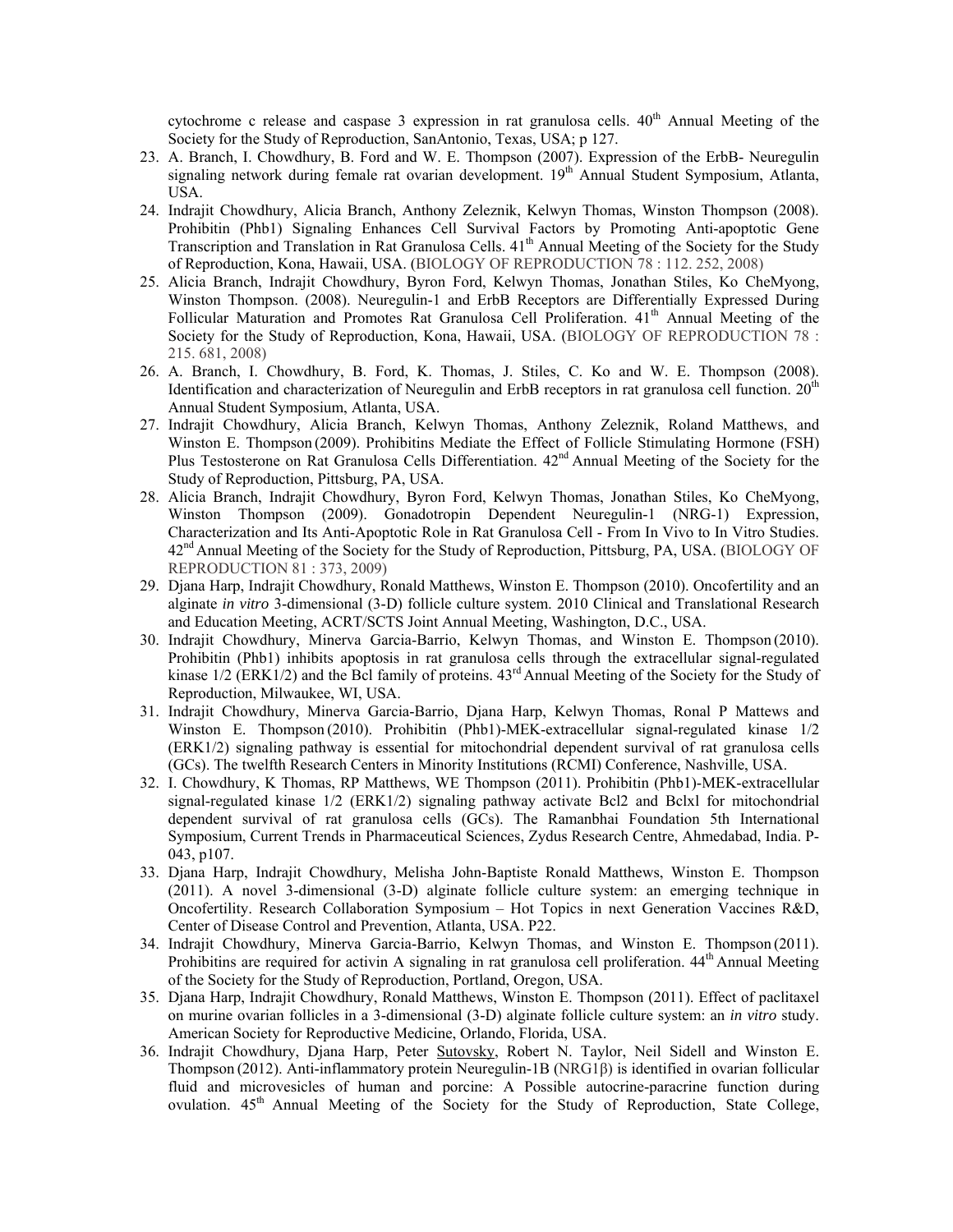Pennsyvania, USA.

- 37. Indrajit Chowdhury, Djana Harp and Winston E. Thompson (2012). Prohibitins are required for activin A signaling in rat granulose cell (GC) proliferation.  $13<sup>th</sup>$  Research Centers in Minority Institutions (RCMI) International Symposium-(Women's Health), San Juan, Puerto Rico, USA.
- 38. Indrajit Chowdhury, Kelwyn Thomas, Anthony Zeleznik and Winston E. Thompson (2013). Prohibitins are required for estrogen and progesterone synthesis and secretions in rat granulosa cell.  $46<sup>th</sup>$  Annual Meeting of the Society for the Study of Reproduction, Montreal, Canada.
- 39. S. Singh, I. Chowdhury and R. Singh (2013, July 3–4). Bioinformatic Strategies for Cancer Biomarker Predictions. Symposium on Biomarkers in Health and Disease: Bench to Bedside. Patel Nagar, Dehradun 248001 (Uttrakhand), India.
- 40. Indrajit Chowdhury, Alicia Branch, Sharifeh Mehrabi, Winston Thompson, Byron Ford and Gerald Schatten (2013). Neuregulin-1β and ErbB Receptors regulate granulosa Cell survival that supports ovarian follicular maturation. American Society for Cellular Biology, New Orleans, LA.
- 41. Indrajit Chowdhury, Kelwyn Thomas, Anthony Zeleznik and Winston E. Thompson (2014). Prohibitin (PHB) is essential for granulosa cell physiological functions.  $47<sup>th</sup>$  Annual Meeting of the Society for the Study of Reproduction, Grand Rapids, USA.
- 42. Indrajit Chowdhury and Winston E. Thompson (2014). Neuregulin-1β supports granulosa cell survival and antiinflammation. 14<sup>th</sup> Research Centers in Minority Institutions (RCMI) on "Transdisciplinary Collaborations: Evolving Dimensions of US and Global Health Equity," Washington DC, USA.
- 43. Winston E. Thompson and Indrajit Chowdhury (2014). Prohibitn (PHB) roles in granulosa cell functions. 14<sup>th</sup> Research Centers in Minority Institutions (RCMI) on "Transdisciplinary Collaborations: Evolving Dimensions of US and Global Health Equity," Washington DC, USA.
- 44. Djana Harp, Adel Driss, Sharifeh Mehrabi, Indrajit Chowdhury, Samantha Jefferson, Javaughn Baker, Minerva Garcia-Barrio, Winston Thompson, (2014). Pro-angiogenic miRNAs found secreted in exosomes

and their parent Endometrial Stromal Cells. 14<sup>th</sup> Research Centers in Minority Institutions (RCMI) on "Transdisciplinary Collaborations: Evolving Dimensions of US and Global Health Equity," Washington DC, USA.

- 45. Indrajit Chowdhury, Winston E. Thompson, Kelwyn Thomas and Anthony Zeleznik (February 25-17, 2015). Prohibitin (PHB)-MEK-ERK pathway regulates estrogen and progesterone synthesis and secretions in rat granulosa cell. International Symposium on Reproductive Biology and Comparative Endocrinology, Banaras Hindu University, Varanasi, India.
- 46. Indrajit Chowdhury, Winston E. Thompson, Sherifeh Mehrabi, Neil Sidell and Robert N. Taylor (June 17-22, 2015). Curcumin attenuates pro-angiogenic factors and pro-inflammatory cytokines and chemokines in human eutopic endometriotic stromal cells.  $48<sup>th</sup>$  Annual Meeting of the Society for the Study of Reproduction, San Juan, Puerto Rico, USA.
- 47. Djana Harp, Adel Driss, Sharifeh Mehrabi, Indrajit Chowdhury, Samantha Jefferson, Wei Xu, Bert Gold, Neil Sidell, Robert Taylor, Winston Thompson (June 17-22, 2015). The Potential Role Of Exosomes In The Pathogenesis Of Endometriosis.  $48<sup>th</sup>$  Annual Meeting of the Society for the Study of Reproduction, San Juan, Puerto Rico, USA.
- 48. Samantha Jefferson, Winston D. Thompson Ph.D., Djana Harp Md., Mscr, Adel Driss Ph.D., Indrajit Chowdhury Ph.D., Sharifeh Mehrabi Ph.D. Identification And Characterization Of Exosomes In The Pathogenisis Of Endometriosis. Georgia State University Undergraduate Research Conference. Atlanta GA, April 14, 2015.
- 49. Indrajit Chowdhury, Roland Matthews and Winston E. Thompson (July 22-23, 2015). Prohibitin (PHB) roles in granulosa cell physiology. MSM/TU/UAB at Birmingham Comprehensive Cancer Center Partnership, Tuskeegee University, Alabama, USA.
- 50. Indrajit Chowdhury, Roland Matthews, Winston E. Thompson, Sherifeh Mehrabi, Neil Sidell and Robert N. Taylor (April 21, 2016). Curcumin attenuates proangiogenic and proinflammatory chemokines and cytokines in eutopic endometrial stromal cells derived from women with and without endometriosis. UAB Health Disparities Research Symposium 2016, University of Birmingham, Birmingham, Alabama, USA.
- 51. Indrajit Chowdhury and Winston Thompson (July 15-20, 2016). Neuregulin-1β regulates granulosa cell (GC) survival that supports ovarian follicular maturation.  $49<sup>th</sup>$  Annual Meeting of the Society for the Study of Reproduction, San Diego, CA, USA.
- 52. Indrajit Chowdhury, Roland Matthews and Winston Thompson (July 26-27, 2016). Gonadotropin